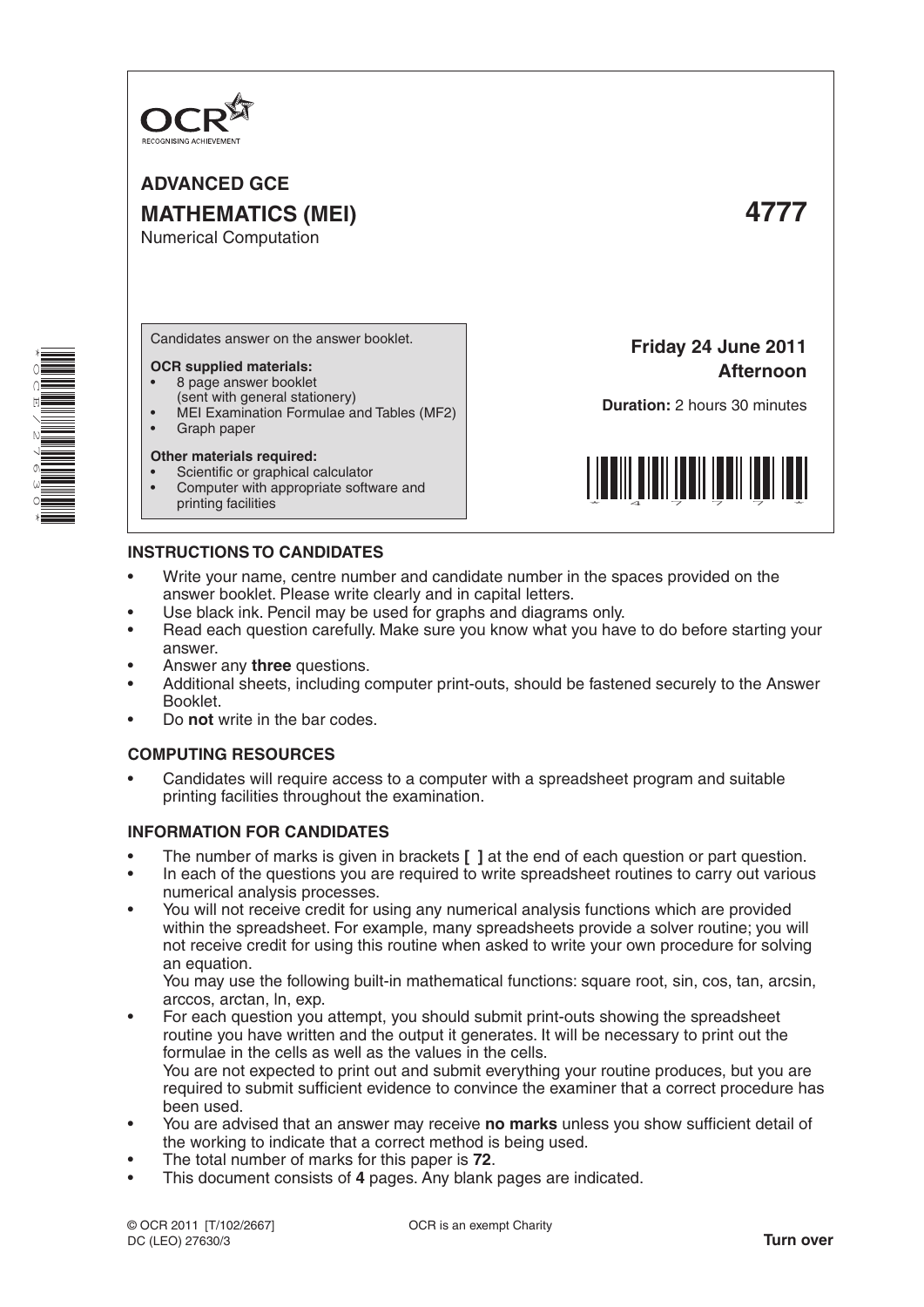- **1** In this question, the notation  $exp(t)$  is used to denote  $e^t$ .
	- **(i)** Show, graphically or otherwise, that the equation  $x = \exp(-x^2)$  has exactly one root,  $\alpha$ .

Use a spreadsheet to show that the iteration  $x_{r+1} = \exp(-x_r^2)$ , with a suitable starting value, converges slowly to *α*. Confirm your findings by considering the derivative of  $exp(-x^2)$ . [9]

(ii) Obtain the relaxed iteration  $x_{r+1} = (1 - \lambda) x_r + \lambda \exp(-x_r^2)$ .

On a spreadsheet investigate the speed of convergence of the relaxed iteration for various values of λ. Hence find, correct to 1 decimal place, the value of *λ* that gives fastest convergence. **[6]**

**(iii)** Show that, theoretically, the best value of  $\lambda$  is given by

$$
\lambda = \frac{1}{1 + 2\alpha \exp(-\alpha^2)}.
$$

**Evaluate this expression. [3] [3]** 

(iv) On a spreadsheet, carry out the iteration  $x_{r+1} = (1 - \lambda_r)x_r + \lambda_r \exp(-x_r^2)$  where

$$
\lambda_r = \frac{1}{1 + 2x_r \exp(-x_r^2)}.
$$

Show that the convergence of this iteration is faster than first order. **[6]** 

*λr*

**2 (i)** Obtain from first principles the Gaussian two-point rule for numerical integration:

$$
\int_{-h}^{h} f(x) dx \approx h \left( f \left( -\frac{h}{\sqrt{3}} \right) + f \left( \frac{h}{\sqrt{3}} \right) \right).
$$

Find the error when this rule is used to evaluate  $\int_{-h}^{h}$  $\int_{-h}^{h} x^3 dx$  and  $\int_{-h}^{h}$ *–h x*<sup>4</sup> d*x*. Hence state the orders of the local and global errors in the rule.  $J_{-h}$   $J_{-h}$  [10]

**(ii)** Use the Gaussian two-point rule to find, correct to 6 decimal places, the value of the integral

$$
I = \int_0^1 \sqrt{2 + \sin x} \, dx.
$$

You should begin with  $h = 0.5$  and then take  $h = 0.25, 0.125, \dots$  as necessary. Show, by considering ratios of differences, that the global error is as stated in part **(i)**. **[9]**

**(iii)** Modify your routine so that it calculates values of the integral

$$
J = \int_0^1 (2 + \sin x)^k dx
$$

for any specified *k*. Find, correct to 2 decimal places, the value of *k* for which  $J = 3$ . [5]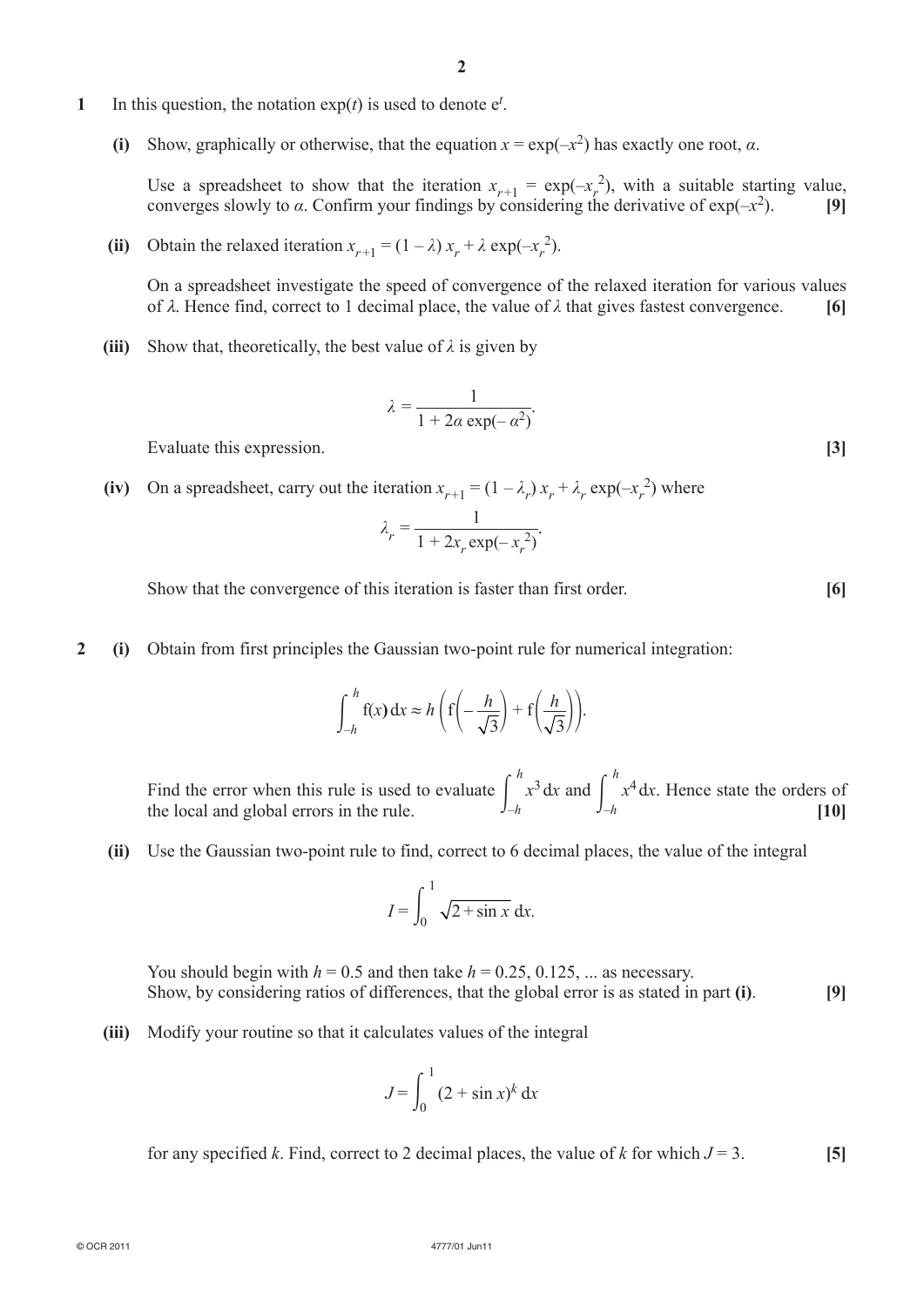**3** The differential equation  $\frac{dy}{dx} = f(x, y)$  with initial conditions  $x = x_0$ ,  $y = y_0$ , is to be solved by using the Runge-Kutta methods given below.

Method A Method B  $k_1 = h \text{ f}(x_r, y_r)$ )  $k_1 = h \text{ f}(x_r, y_r)$  $k_2 = h f(x_r + \frac{1}{2}h, y_r + \frac{1}{2})$  $k_2 = h f(x_r + h, y_r + k_1)$  $y_{r+1} = y_r + k_2$ +  $k_2$   $y_{r+1} = y_r + \frac{1}{2} (k_1 + k_2)$  $x_{r+1} = x_r + h$ + *h*  $x_{r+1} = x_r + h$ 

**(i)** Set up a spreadsheet to obtain a numerical solution by each method to the differential equation

$$
\frac{dy}{dx} = \sqrt{1 + x + y}
$$
, with  $y = 0$  when  $x = 0$ .

For  $h = 0.2, 0.1, 0.05, 0.025$ , find the estimates given by each method for *y* when  $x = 2$ . By considering ratios of differences show that each method is second order. Show that the errors in one method are substantially less than the errors in the other. **[20]** 

**(ii)** Obtain a graph of the solution curve.

Determine, correct to 2 decimal places, the value of *x* on the solution curve for which  $y = 2x$ . [4]

**[Question 4 is printed overleaf.]**